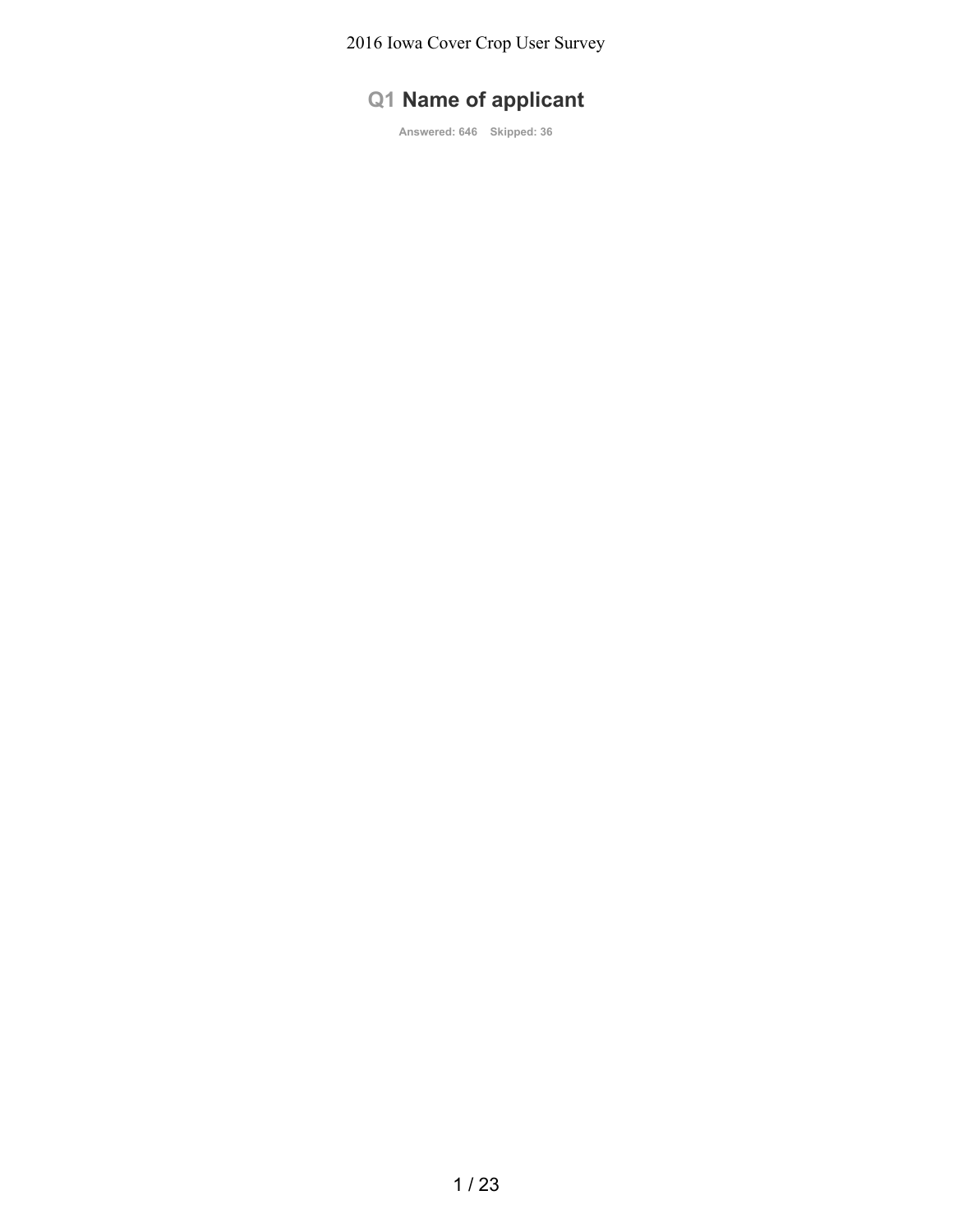**Q2 What is your email address? (IDALS may provide additional resources, information on field days, and/or other opportunities related to cover crops).**

**Answered: 347 Skipped: 335**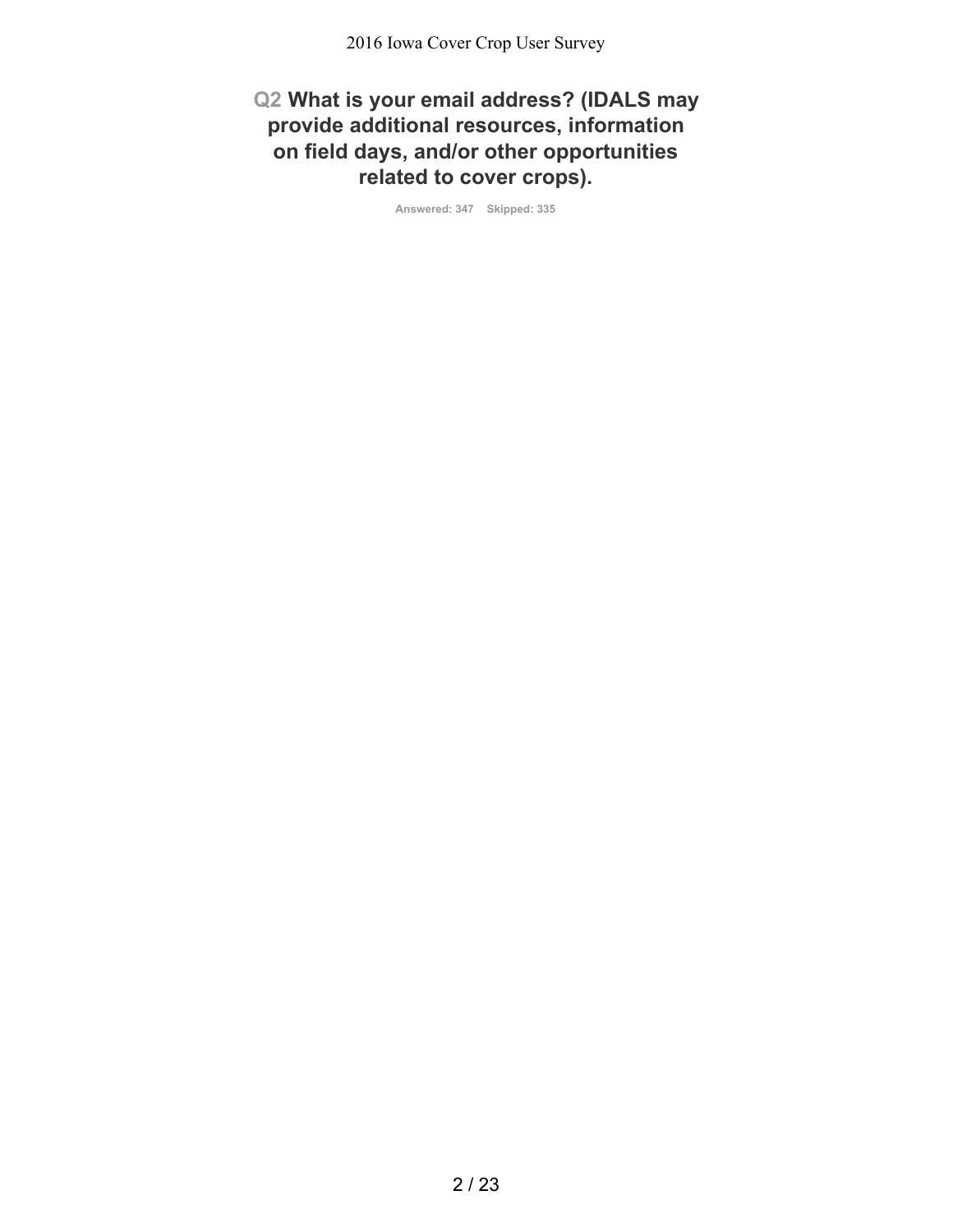# **Q3 FARMS ID (if IDALS funded), use EQIP/CSP if NRCS funded, N/A if non-gov't assistance.**

**Answered: 682 Skipped: 0**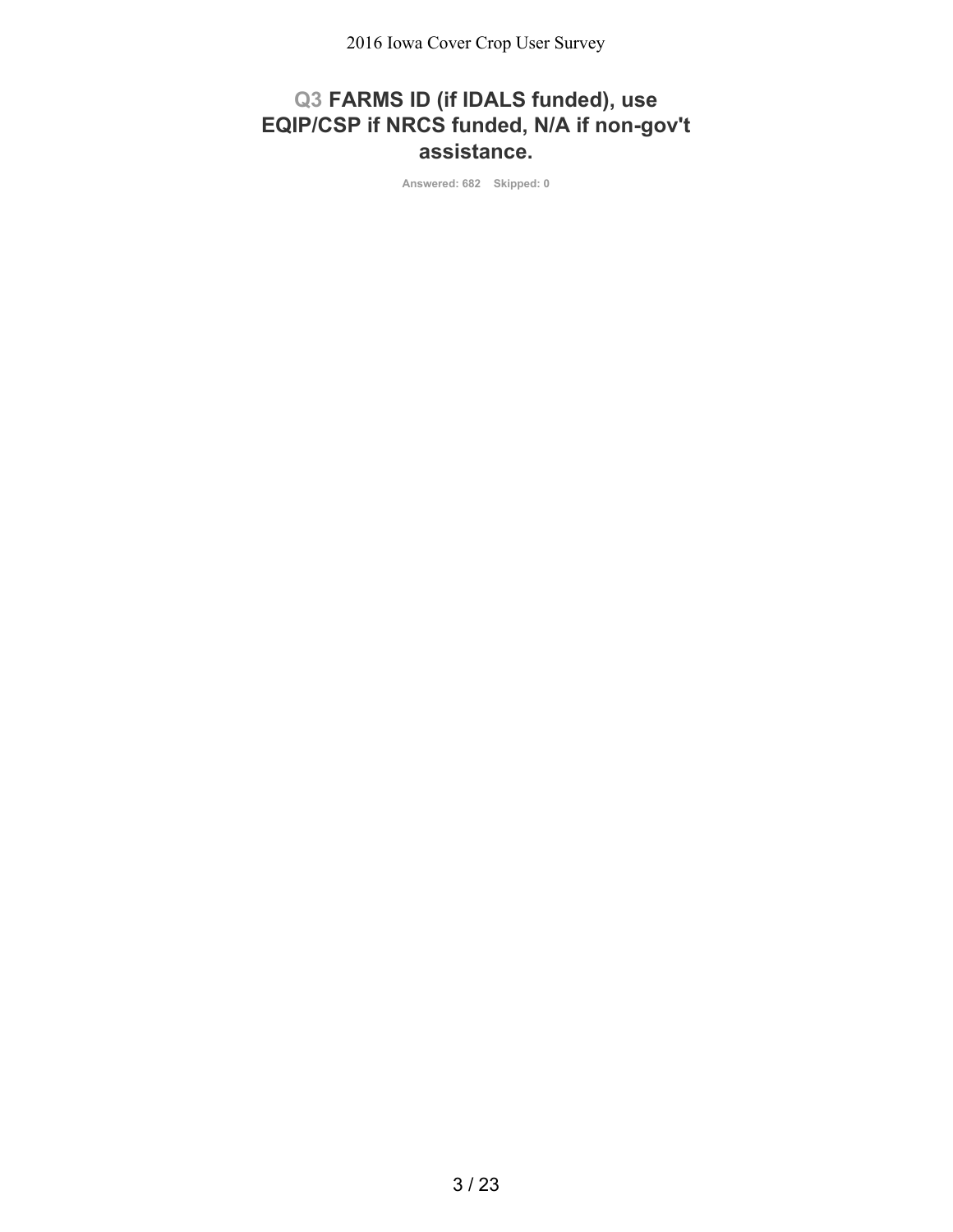



| <b>Answer Choices</b>                                               | <b>Responses</b> |                |
|---------------------------------------------------------------------|------------------|----------------|
| Row crop production (corn/soybeans) - no livestock                  | 37.83%           | 258            |
| Row crops with Hogs                                                 | 6.89%            | 47             |
| Row crops with Cattle                                               | 36.66%           | 250            |
| Row crops with Dairy                                                | 2.35%            | 16             |
| Row crops with Poultry/Turkey                                       | 0.15%            | $\overline{1}$ |
| Row crops with Sheep/Goats                                          | 1.32%            | 9              |
| Row crops with multiple livestock enterprises                       | 7.04%            | 48             |
| 3 or more crops in rotation (corn, soy, small grains, alfalfa, etc) | 7.77%            | 53             |
| <b>Total</b>                                                        |                  | 682            |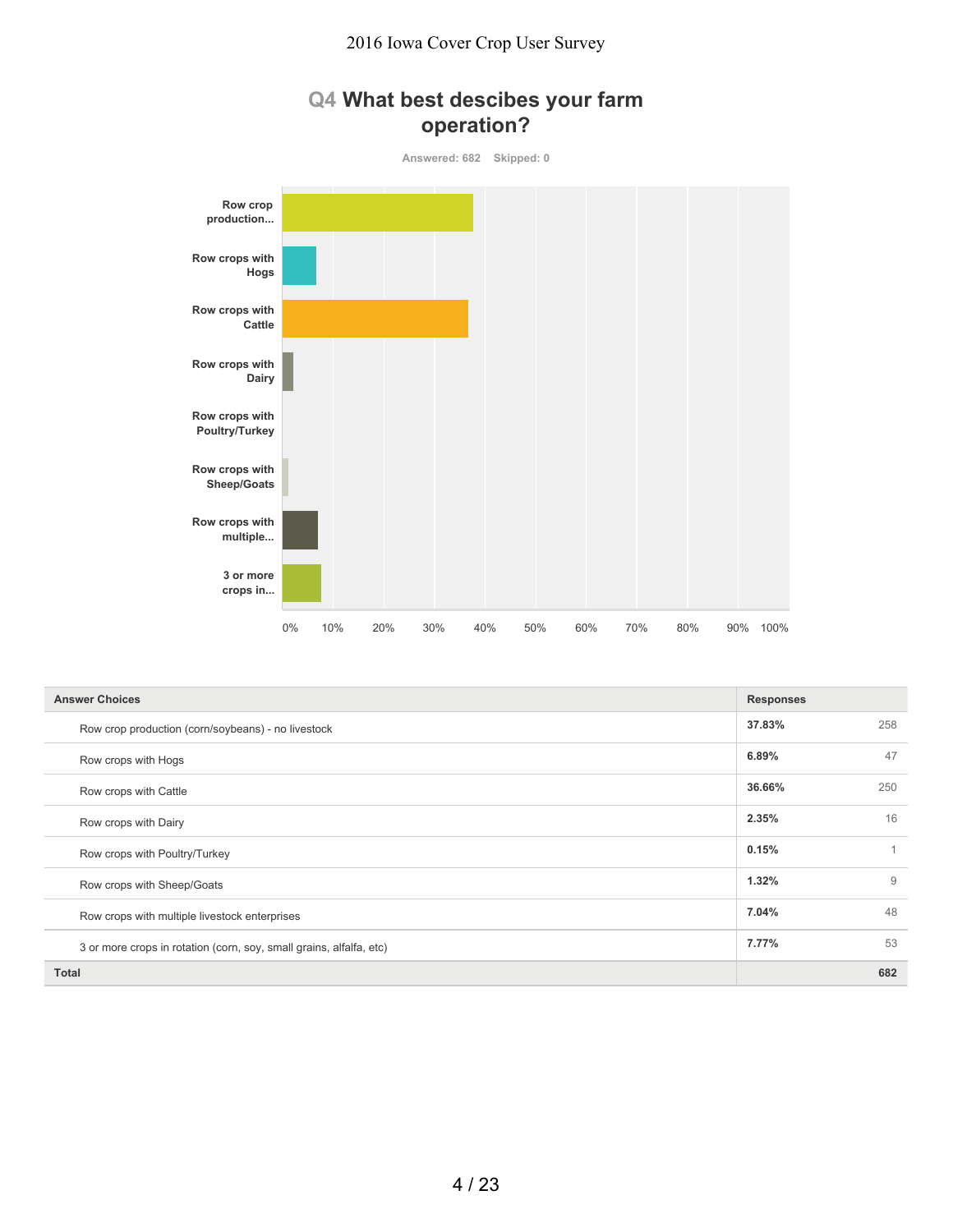# **Q5 Which of the following best describes the area(s) you seeded to cover crops?**



| <b>Answer Choices</b>                                                                                                            | <b>Responses</b> |     |
|----------------------------------------------------------------------------------------------------------------------------------|------------------|-----|
| own and operate the fields seeded to cover crops.                                                                                | 60.27%           | 408 |
| I'm the tenant/operator on the fields seeded to cover crops, the landowner requested cover crops be added to their fields.       | 10.34%           | 70  |
| I'm the tenant/operator on the fields seeded to cover crops, the landowner did not request cover crops be added to their fields. | 23.04%           | 156 |
| I'm the landowner, but do not operate the fields seeded to cover crops (cash rental agreement)                                   | 5.91%            | 40  |
| I'm the farm manager of the fields seeded to cover crops                                                                         | 0.44%            | 3   |
| Total                                                                                                                            |                  | 677 |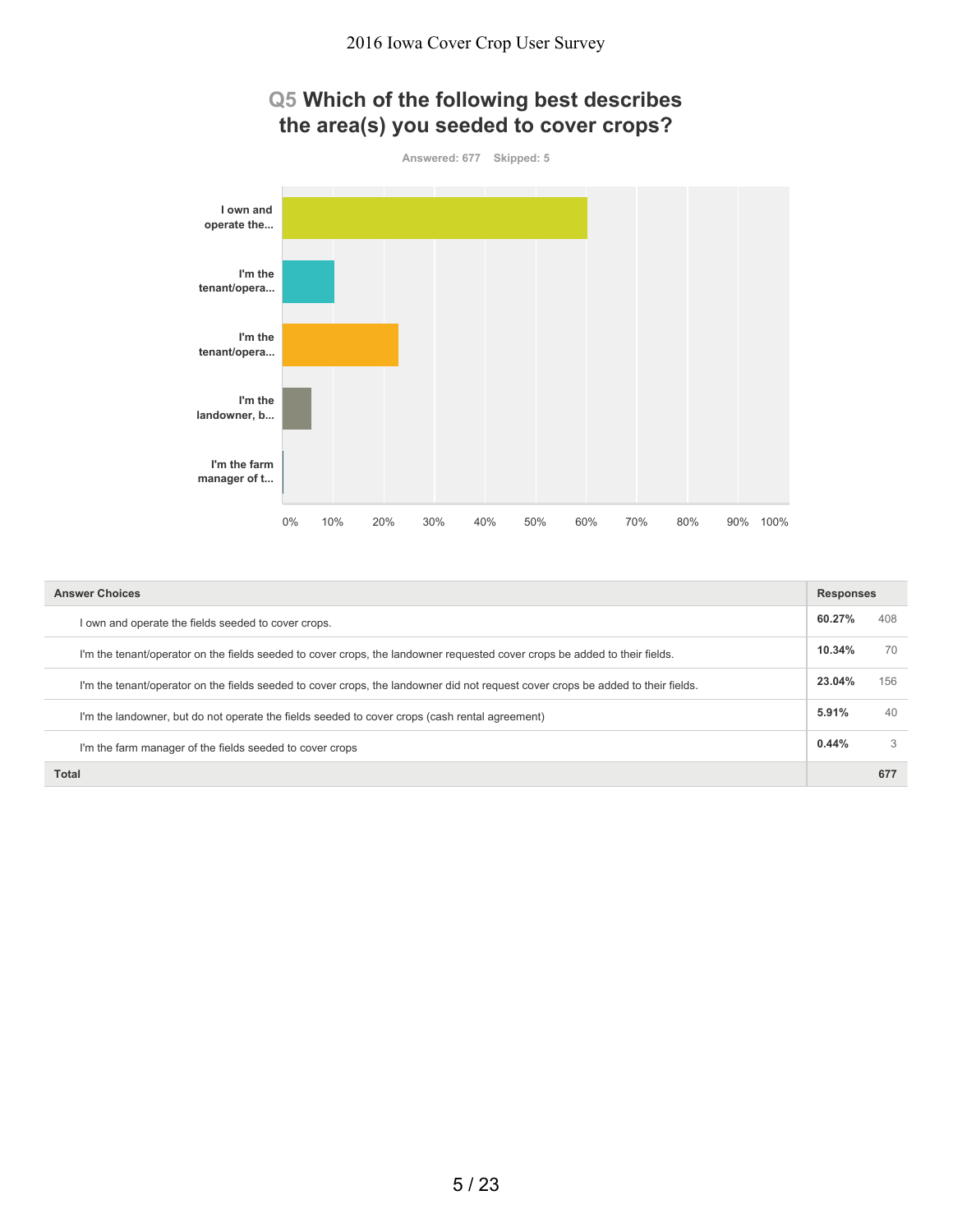# **Q6 What is your experience in using cover crops?**



| <b>Answer Choices</b> | <b>Responses</b> |
|-----------------------|------------------|
| 1st time              | 31.82%<br>217    |
| less than 5 years     | 383<br>56.16%    |
| 5+ years              | 82<br>12.02%     |
| <b>Total</b>          | 682              |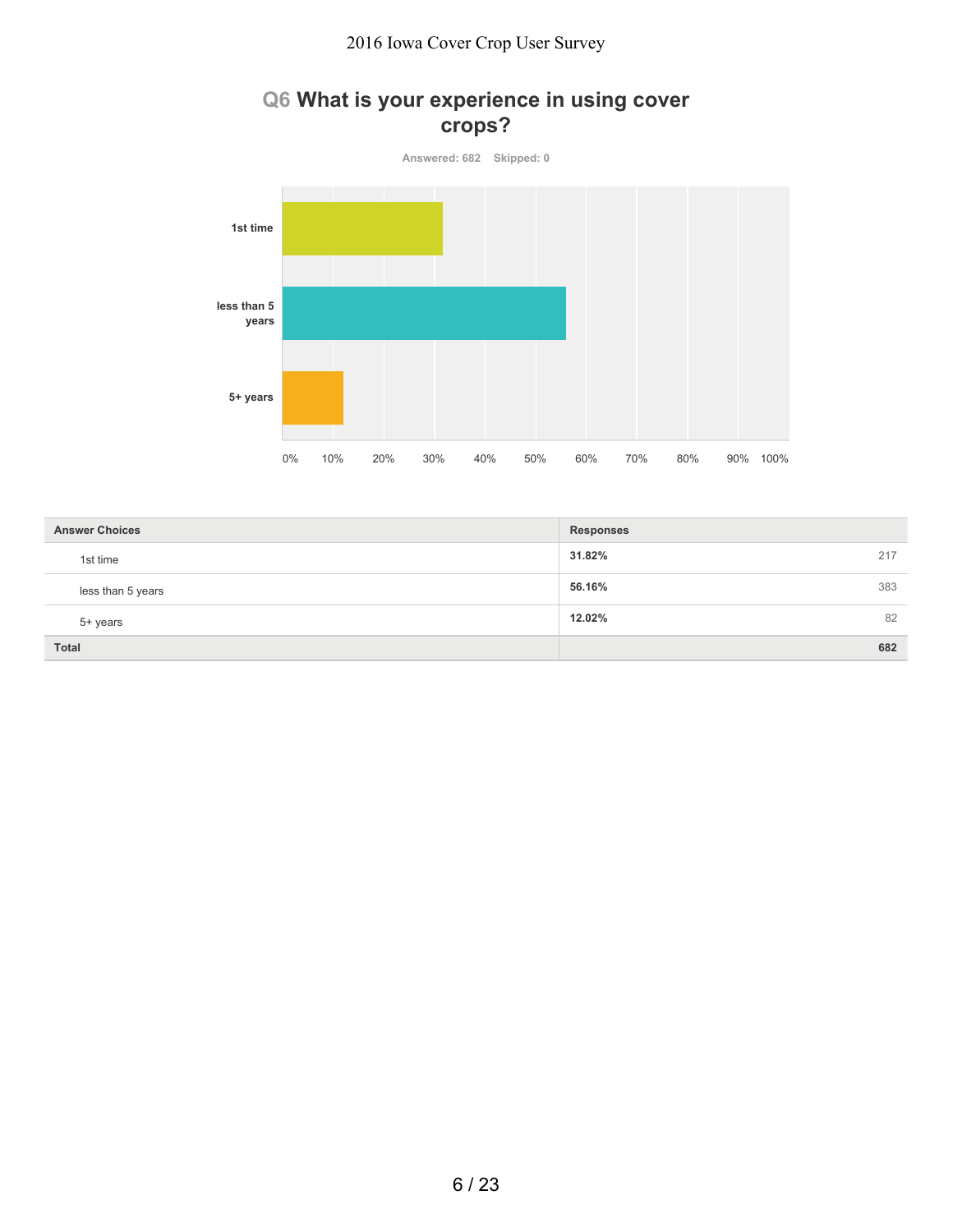# **Q7 What crop(s) did you seed cover crops into in 2016?:**



| <b>Answer Choices</b>                           | <b>Responses</b> |     |
|-------------------------------------------------|------------------|-----|
| Corn (grain)                                    | 64.52%           | 440 |
| Soybeans                                        | 56.60%           | 386 |
| Corn (silage)                                   | 16.28%           | 111 |
| Corn (seed)                                     | 4.11%            | 28  |
| Small Grains (oats, rye, wheat, etc)            | 5.43%            | 37  |
| Horticultural crops                             | 0.73%            | 5   |
| Prevent plant, hail damage, flooded acres, etc. | 0.44%            | 3   |
| <b>Total Respondents: 682</b>                   |                  |     |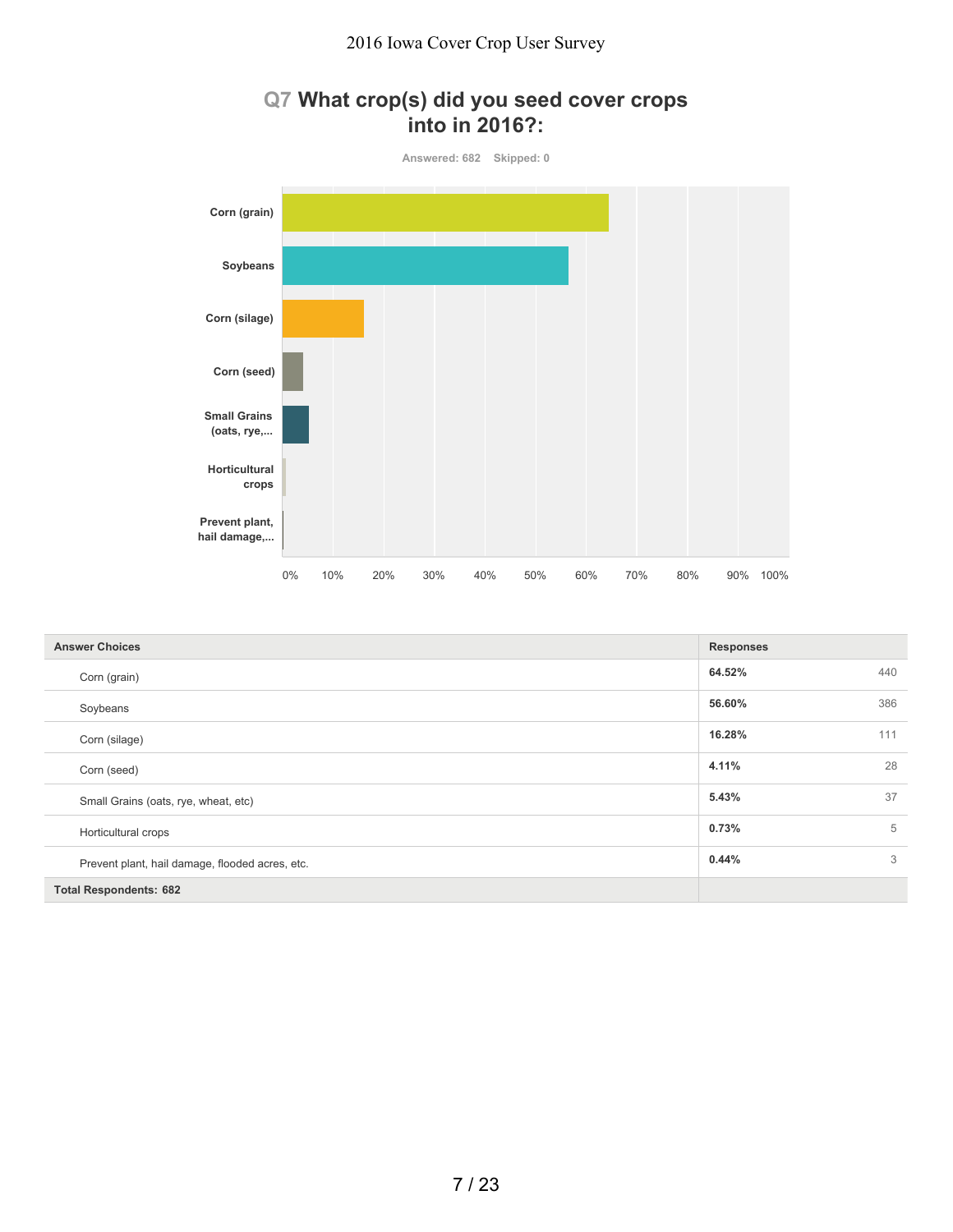



| <b>Answer Choices</b>                                              | <b>Responses</b> |     |
|--------------------------------------------------------------------|------------------|-----|
| Start on a small amount of acres and add more acres every year.    | 37.44%           | 249 |
| I seed cover crops on land with more erosive potential             | 53.08%           | 353 |
| I use cover crops to add a supplemental feed source for livestock. | 29.17%           | 194 |
| I seed cover crops on the majority of acres in my operation.       | 21.20%           | 141 |
| I'm seeding a small amount of acres before expanding acreage       | 12.93%           | 86  |
| <b>Total Respondents: 665</b>                                      |                  |     |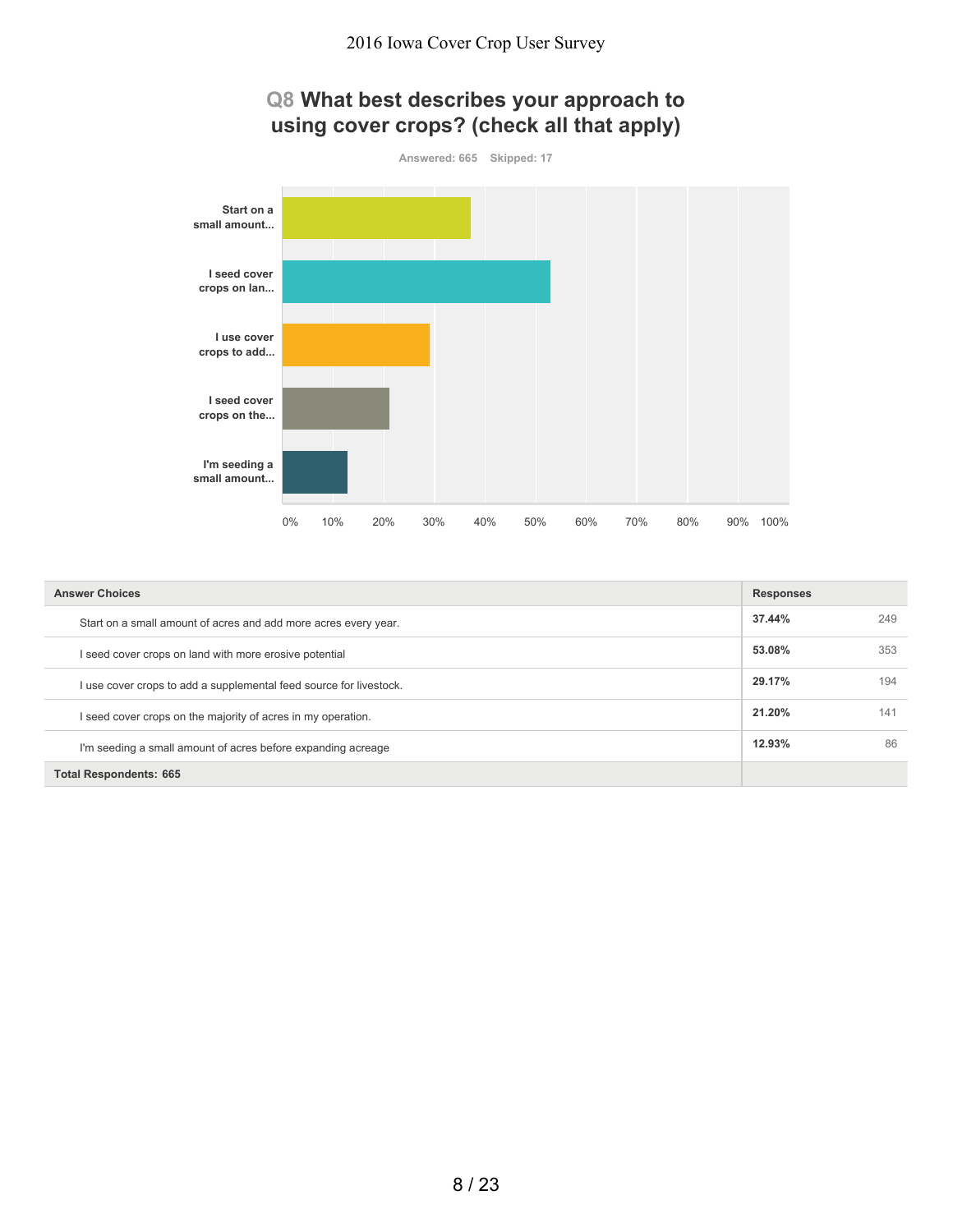### **Q9 Some producers may seed more acres of cover crops than they receive financial assistance for. Please indicate the total acres of cover crops seeded and the acres cost-shared.**



| <b>Answer Choices</b>                                                        | <b>Average Number</b> | <b>Total Number</b> | <b>Responses</b> |
|------------------------------------------------------------------------------|-----------------------|---------------------|------------------|
| Total estimated acres seeded in cover crops (cost-shared + non cost-shared): | 164                   | 106.673             | 651              |
| Acres of cover crops partially funded with NRCS/IDALS funding:               | 116                   | 73.210              | 633              |
| <b>Total Respondents: 664</b>                                                |                       |                     |                  |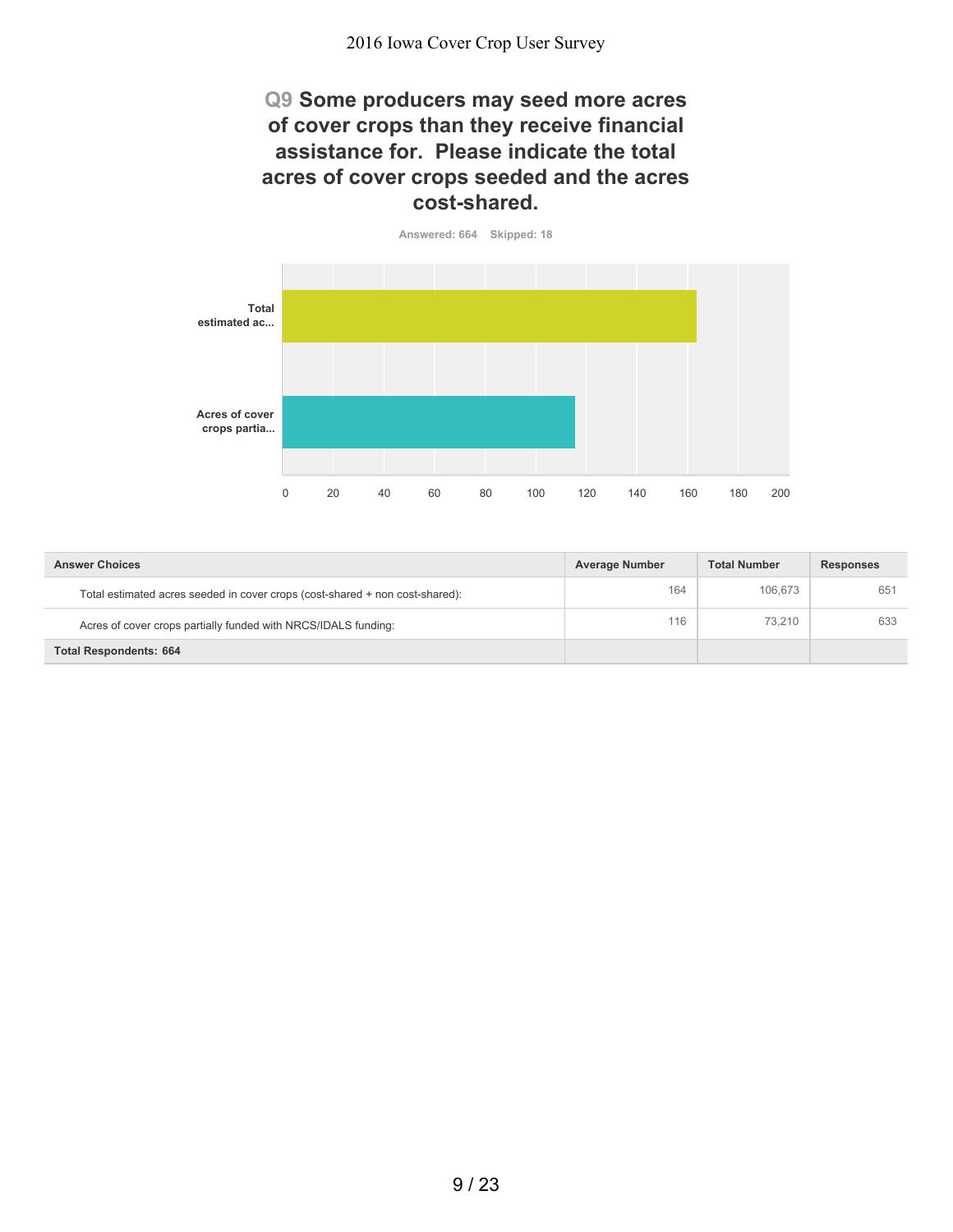

# **Q10 When did you seed your cover crop?**

| <b>Answer Choices</b>                 | <b>Responses</b> |     |
|---------------------------------------|------------------|-----|
| Pre-harvest (at crop maturity)        | 27.22%           | 184 |
| Pre-harvest (prior to canopy closure) | 3.85%            | 26  |
| Post-harvest                          | 74.70%           | 505 |
| Prevent plant/other failed acres      | 0.44%            | 3   |
| <b>Total Respondents: 676</b>         |                  |     |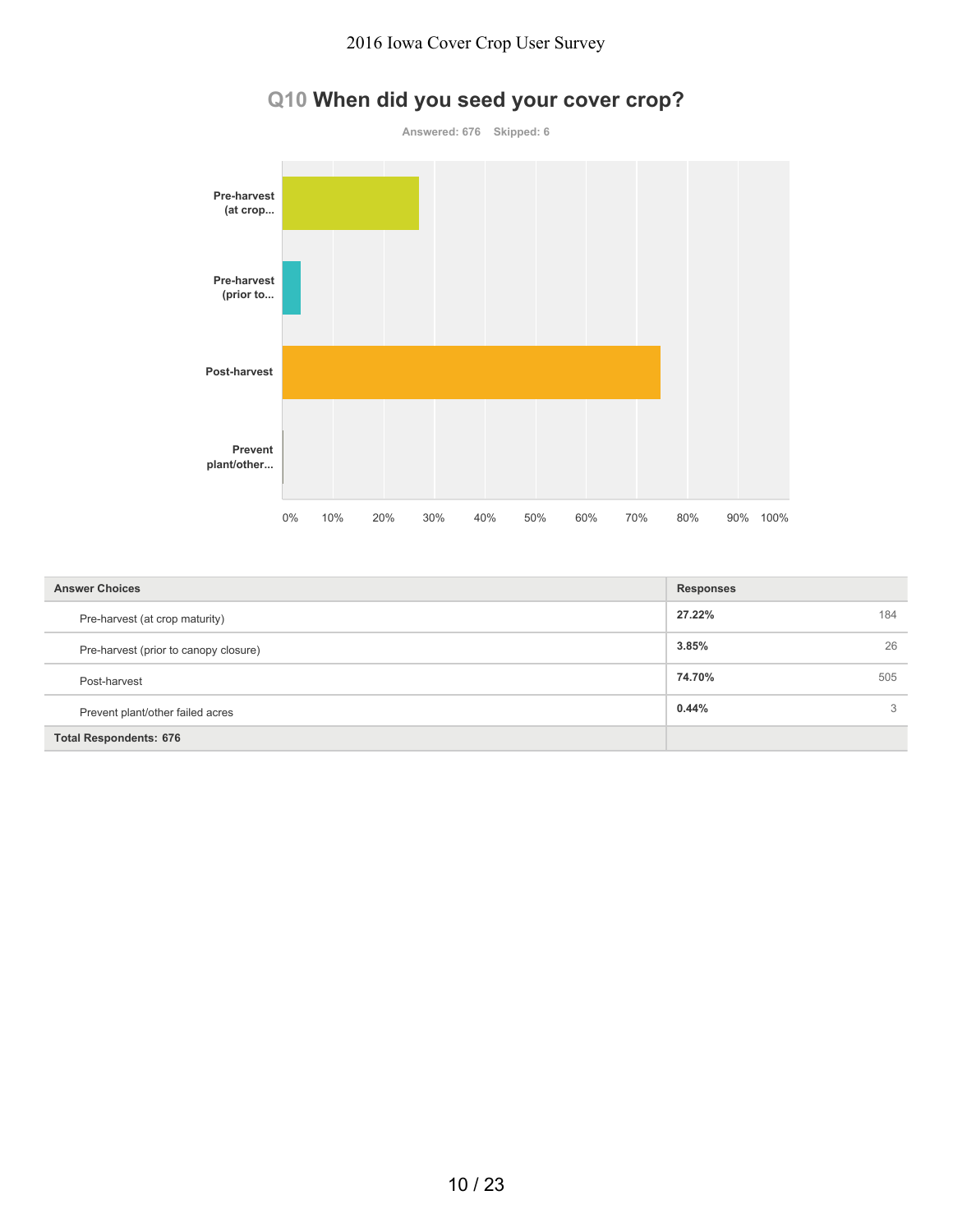# **Q11 What method(s) did you use to seed cover crops?**



| <b>Answer Choices</b>                     | <b>Responses</b> |     |
|-------------------------------------------|------------------|-----|
| Aerial (airplane/helicopter)              | 28.01%           | 191 |
| Broadcast (into standing crop)            | 3.52%            | 24  |
| Broadcast (after harvest or failed acres) | 22.14%           | 151 |
| Drill                                     | 57.48%           | 392 |
| <b>Total Respondents: 682</b>             |                  |     |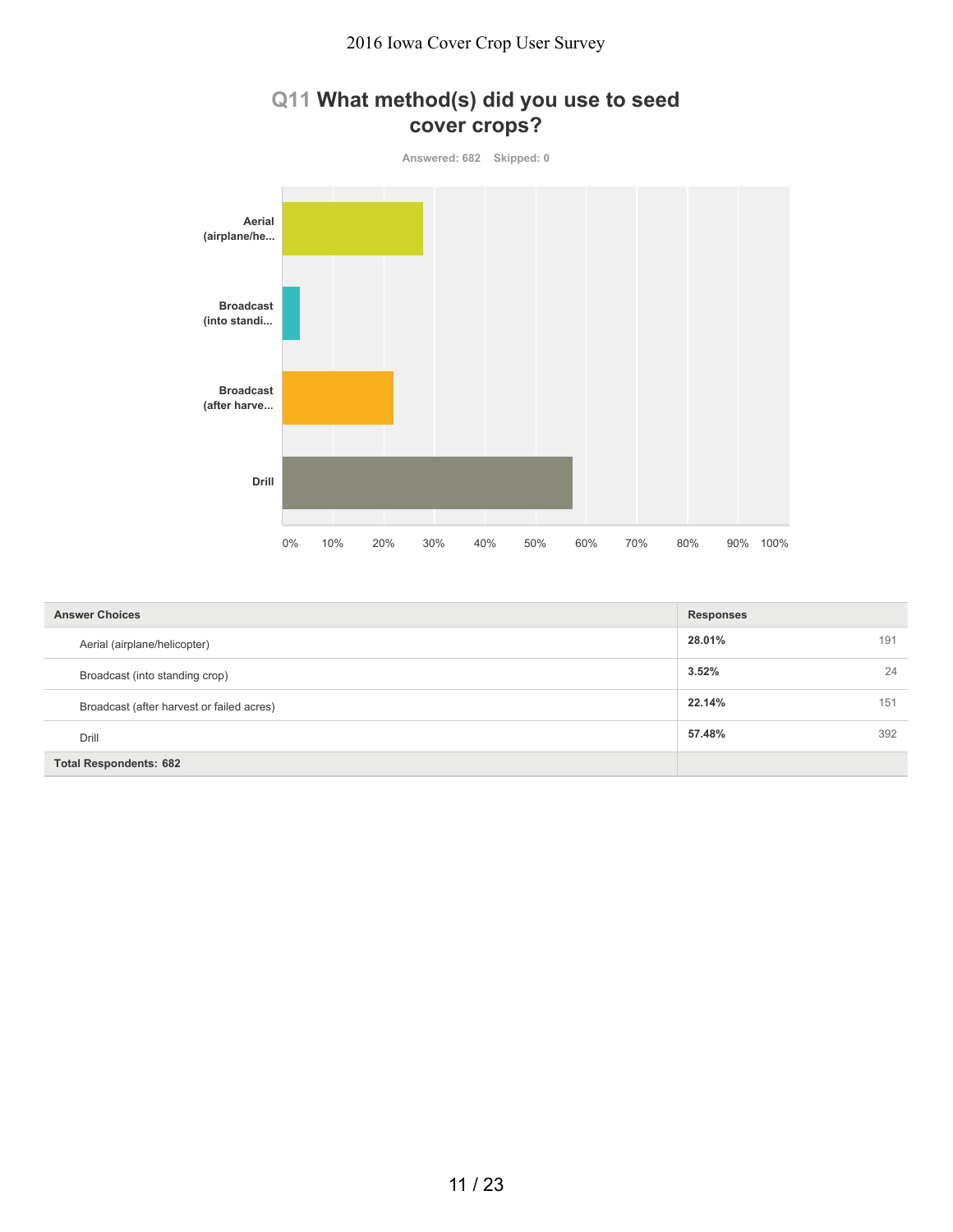# **Q12 Is this your preferred method of seeding cover crops?**

**Answered: 680 Skipped: 2**



| <b>Answer Choices</b> | <b>Responses</b> |
|-----------------------|------------------|
| Yes                   | 74.12%<br>504    |
| No                    | 2.35%<br>16      |
| Not Sure              | 23.53%<br>160    |
| <b>Total</b>          | 680              |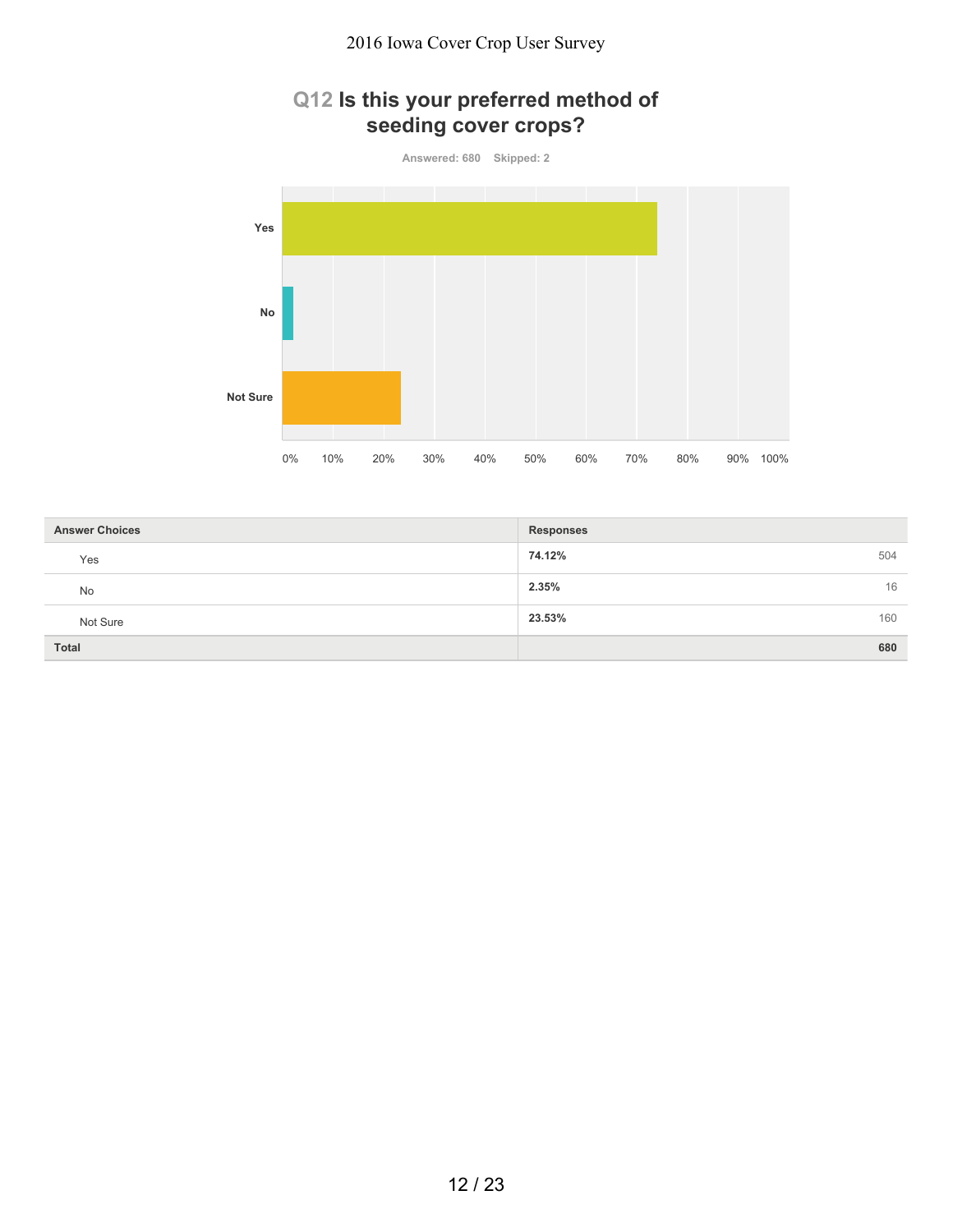### **Q13 If SWCDs, Co-ops or other businesses offered "turn-key" services of seeding and managing cover crops, would you be more or less likely to use cover crops in the future?**

**Answered: 673 Skipped: 9**

**More Less Wouldn't make a difference Unsure** 0% 10% 20% 30% 40% 50% 60% 70% 80% 90% 100%

| <b>Answer Choices</b>      | <b>Responses</b> |
|----------------------------|------------------|
| More                       | 22.73%<br>153    |
| Less                       | 26<br>3.86%      |
| Wouldn't make a difference | 51.26%<br>345    |
| Unsure                     | 22.14%<br>149    |
| <b>Total</b>               | 673              |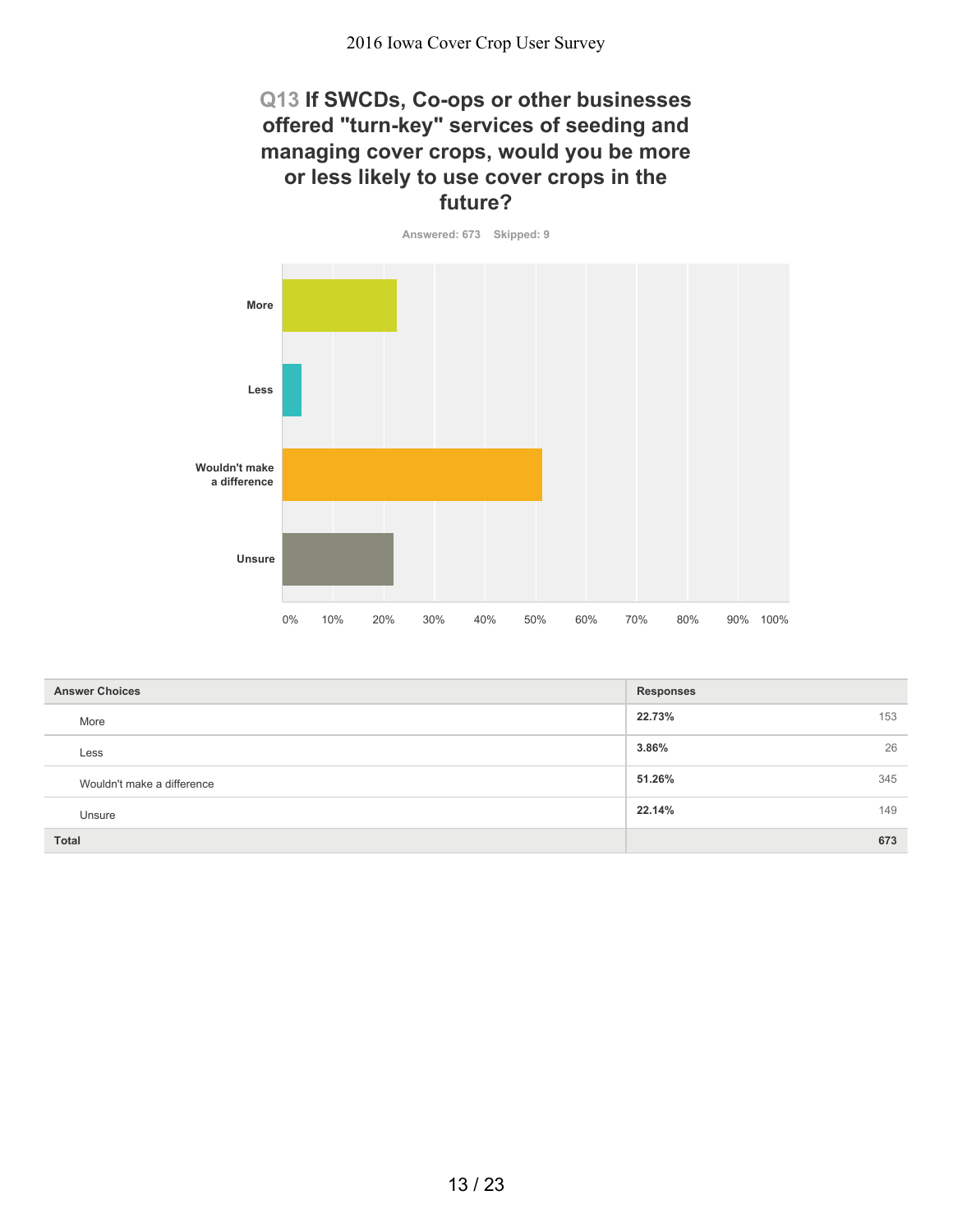# **Q14 What crop(s) do you plan to plant after your cover crop in 2017?:**



| <b>Answer Choices</b>                | <b>Responses</b> |
|--------------------------------------|------------------|
| Corn (grain)                         | 68.62%<br>468    |
| Soybeans                             | 65.10%<br>444    |
| Corn (silage)                        | 65<br>9.53%      |
| Corn (seed)                          | 10<br>1.47%      |
| Small Grains (oats, rye, wheat, etc) | 15<br>2.20%      |
| Horticultural crops                  | 1.61%<br>11      |
| <b>Total Respondents: 682</b>        |                  |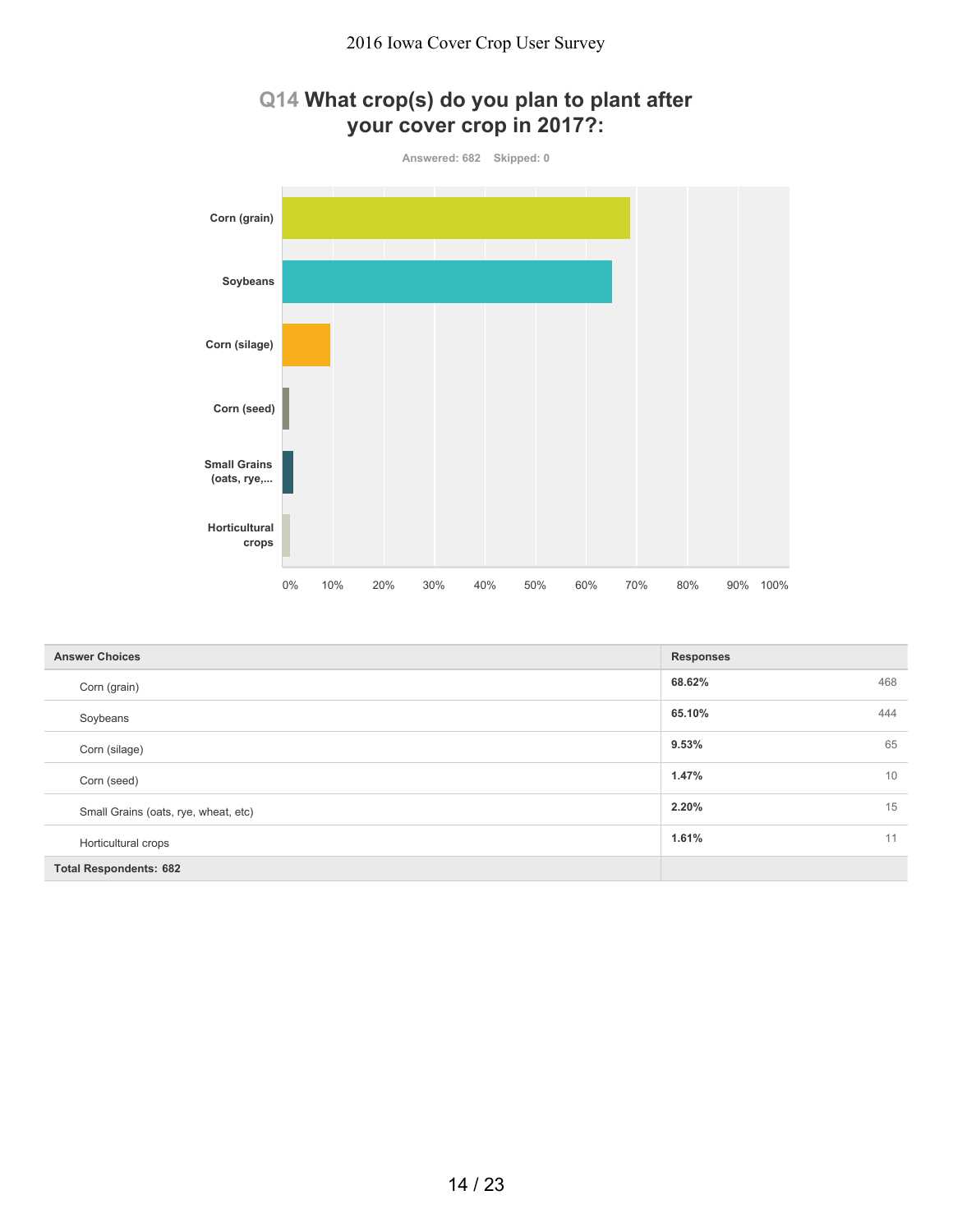#### **Q15 How do you plan to manage the cover crop in the spring?**

**Answered: 682 Skipped: 0 Terminate with herbicide an... Herbicide and tillage prio... Tillage only prior to... Roller/crimper Roller/crimper w/ herbicide Harvest for forage... Harvest for forage...** 0% 10% 20% 30% 40% 50% 60% 70% 80% 90% 100%

| <b>Answer Choices</b>                                | <b>Responses</b> |     |
|------------------------------------------------------|------------------|-----|
| Terminate with herbicide and no-till plant 2017 crop | 75.51%           | 515 |
| Herbicide and tillage prior to planting              | 11.00%           | 75  |
| Tillage only prior to planting                       | 8.94%            | 61  |
| Roller/crimper                                       | 1.17%            | 8   |
| Roller/crimper w/ herbicide                          | 0.88%            | 6   |
| Harvest for forage (hay/silage) and no-till plant    | 10.12%           | 69  |
| Harvest for forage (hay/silage) with tillage         | 6.30%            | 43  |
| <b>Total Respondents: 682</b>                        |                  |     |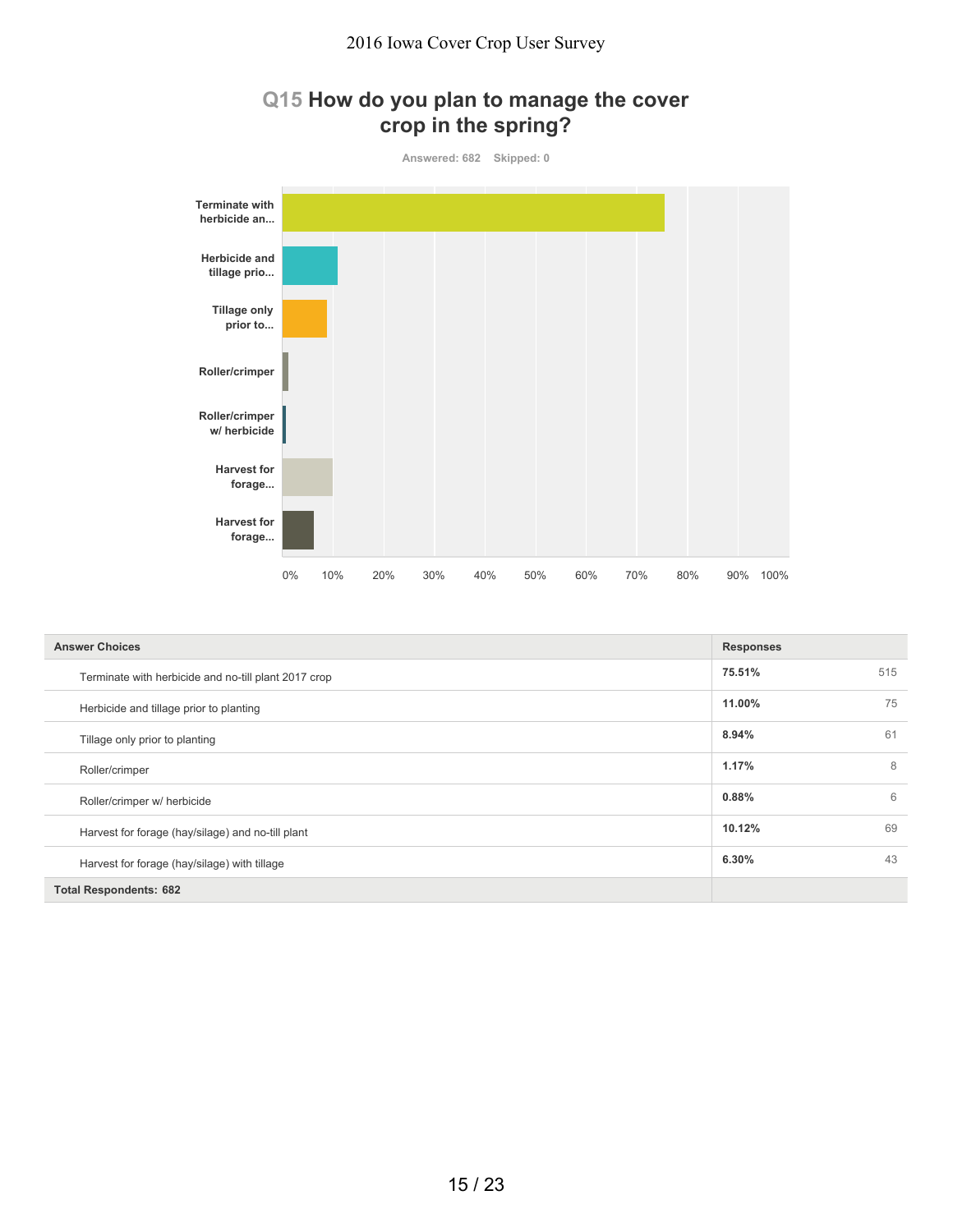

# **Q16 What type of cover crop did you seed?**

| <b>Answer Choices</b>                             | <b>Responses</b> |                |
|---------------------------------------------------|------------------|----------------|
| Winter-hardy grass (cereal rye, triticale, wheat) | 80.21%           | 547            |
| Non-winter hardy grass (oats, spring wheat)       | 10.41%           | 71             |
| Brassica (turnip, radish, rapeseed, etc)          | 11.14%           | 76             |
| Legume (clover, vetch, peas, etc)                 | 2.79%            | 19             |
| Annual ryegrass                                   | 7.62%            | 52             |
| Mix of 2-3 species                                | 8.50%            | 58             |
| Mix of 3-5 species                                | 0.59%            | $\overline{4}$ |
| Mix of 5+ species                                 | 0.15%            | 1              |
| <b>Total Respondents: 682</b>                     |                  |                |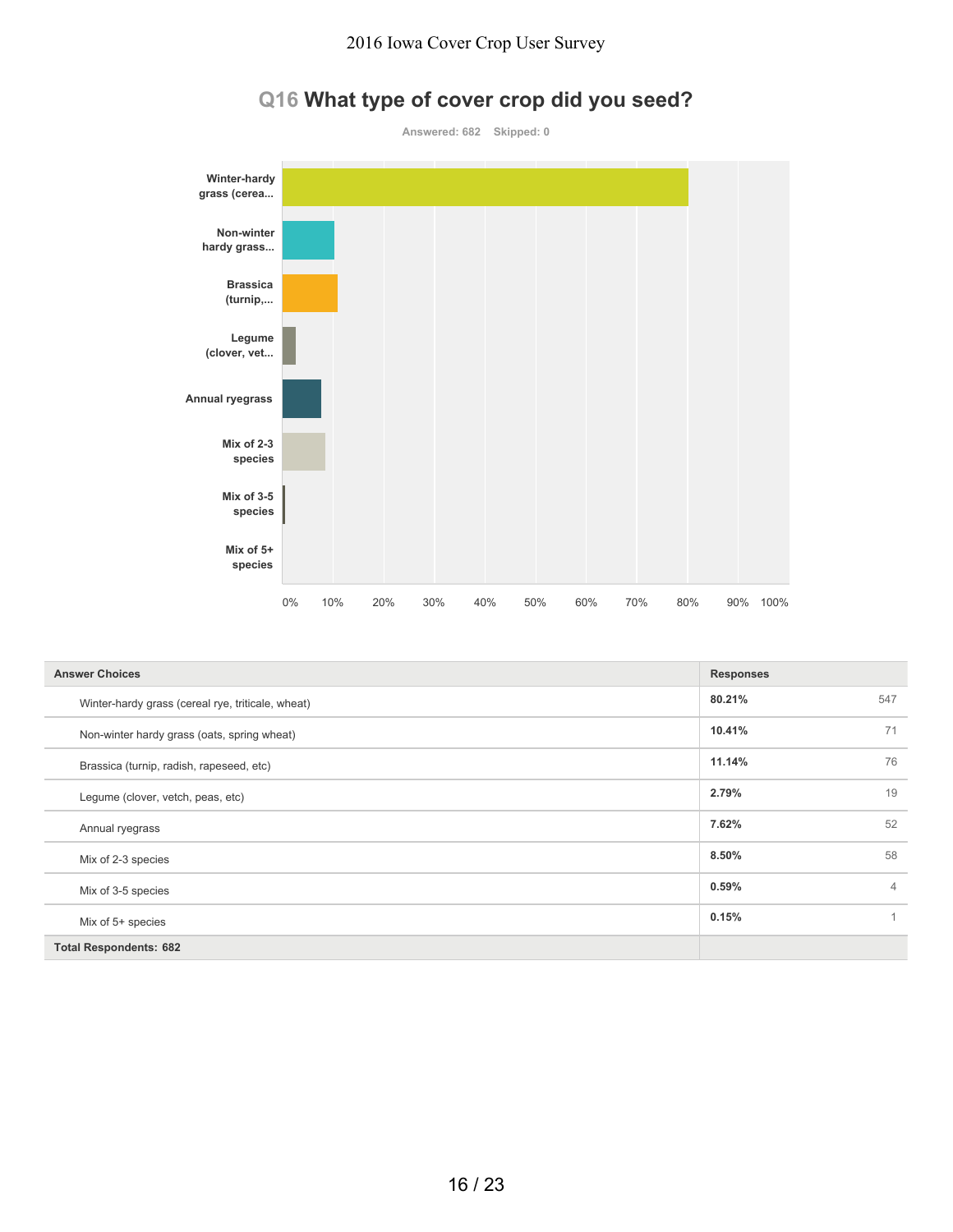# **Q17 Based on your experience, do you plan to use cover crops next year?**



| <b>Answer Choices</b> | <b>Responses</b>           |
|-----------------------|----------------------------|
| Yes                   | 82.55%<br>563              |
| No                    | $0.00\%$<br>$\overline{0}$ |
| Not sure              | 17.45%<br>119              |
| <b>Total</b>          | 682                        |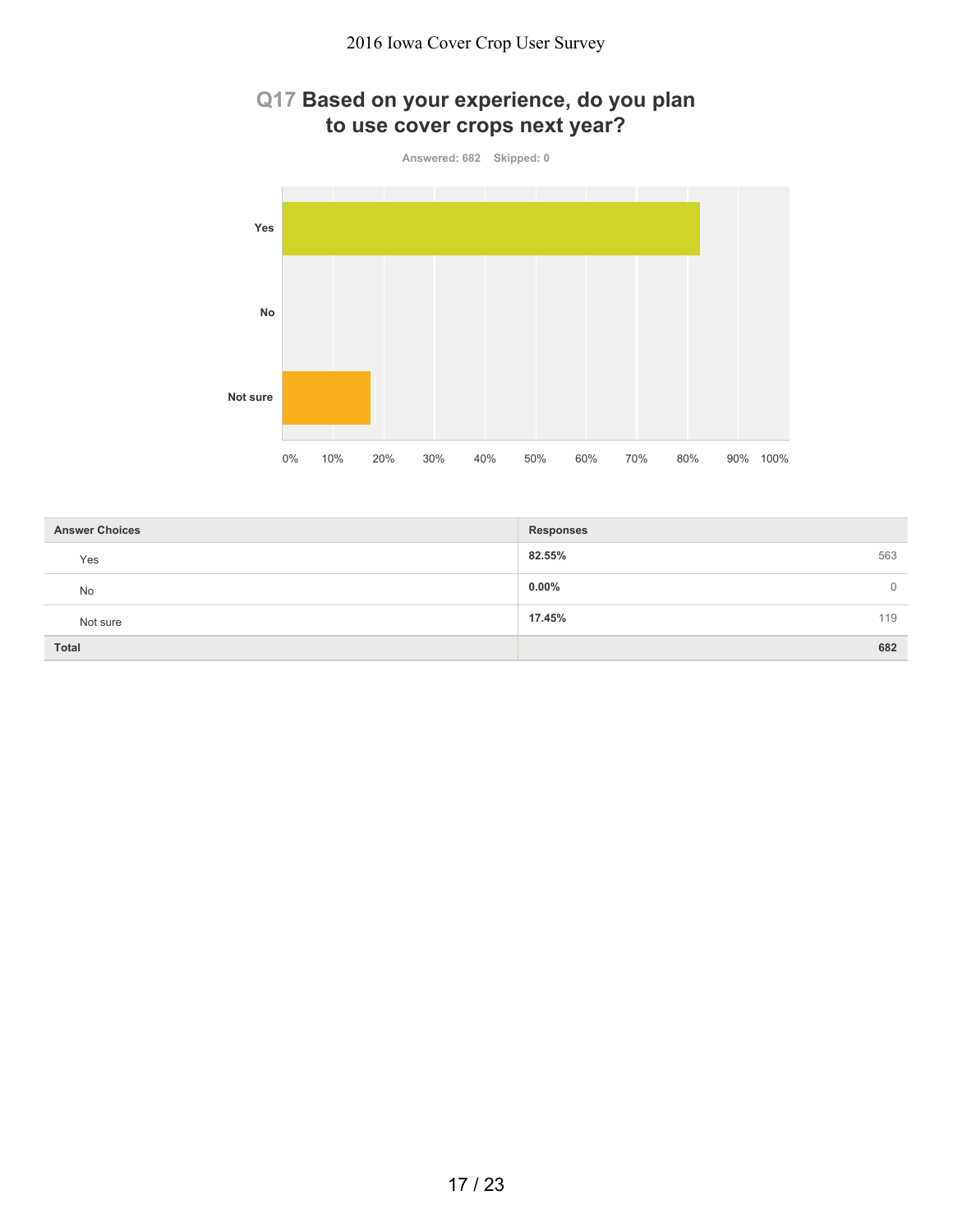#### **Q18 What motivates you to use cover crops?**

**Answered: 676 Skipped: 6 Improve/protect water quality Prevent soil erosion Improve yields/profi... Reduce nitrogen loss Build soil organic matter Reduce weed pressure Improve soil health Reduce compaction Provide forage for livestock Potential regulations Manage soil moisture Other (please specify)** 0% 10% 20% 30% 40% 50% 60% 70% 80% 90% 100%

| <b>Answer Choices</b>         | <b>Responses</b> |     |
|-------------------------------|------------------|-----|
| Improve/protect water quality | 66.27%           | 448 |
| Prevent soil erosion          | 90.98%           | 615 |
| Improve yields/profitability  | 49.70%           | 336 |
| Reduce nitrogen loss          | 51.04%           | 345 |
| Build soil organic matter     | 73.96%           | 500 |
| Reduce weed pressure          | 47.04%           | 318 |
| Improve soil health           | 70.27%           | 475 |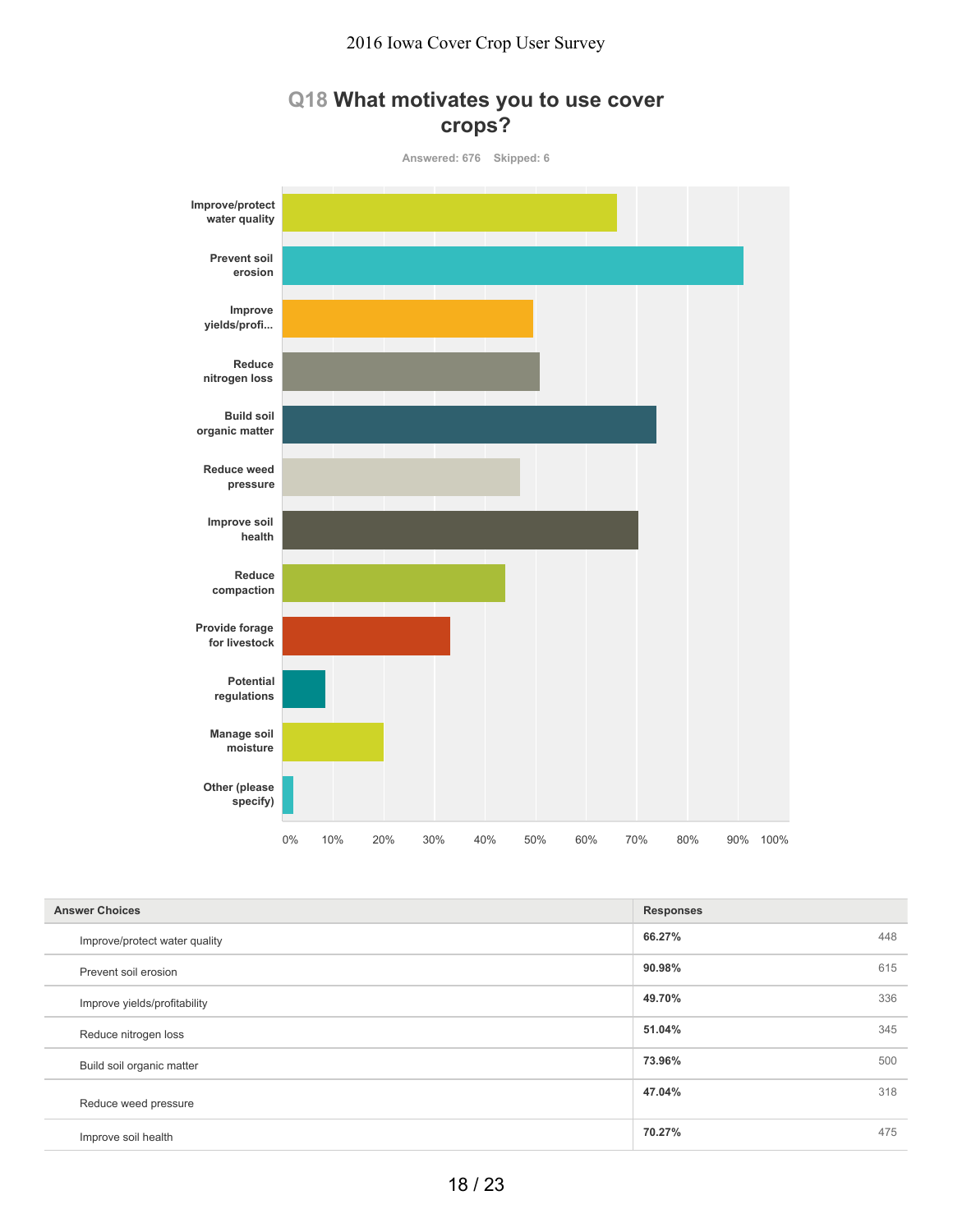| Reduce compaction             | 44.08% | 298 |
|-------------------------------|--------|-----|
| Provide forage for livestock  | 33.28% | 225 |
| Potential regulations         | 8.58%  | 58  |
| Manage soil moisture          | 20.12% | 136 |
| Other (please specify)        | 2.37%  | 16  |
| <b>Total Respondents: 676</b> |        |     |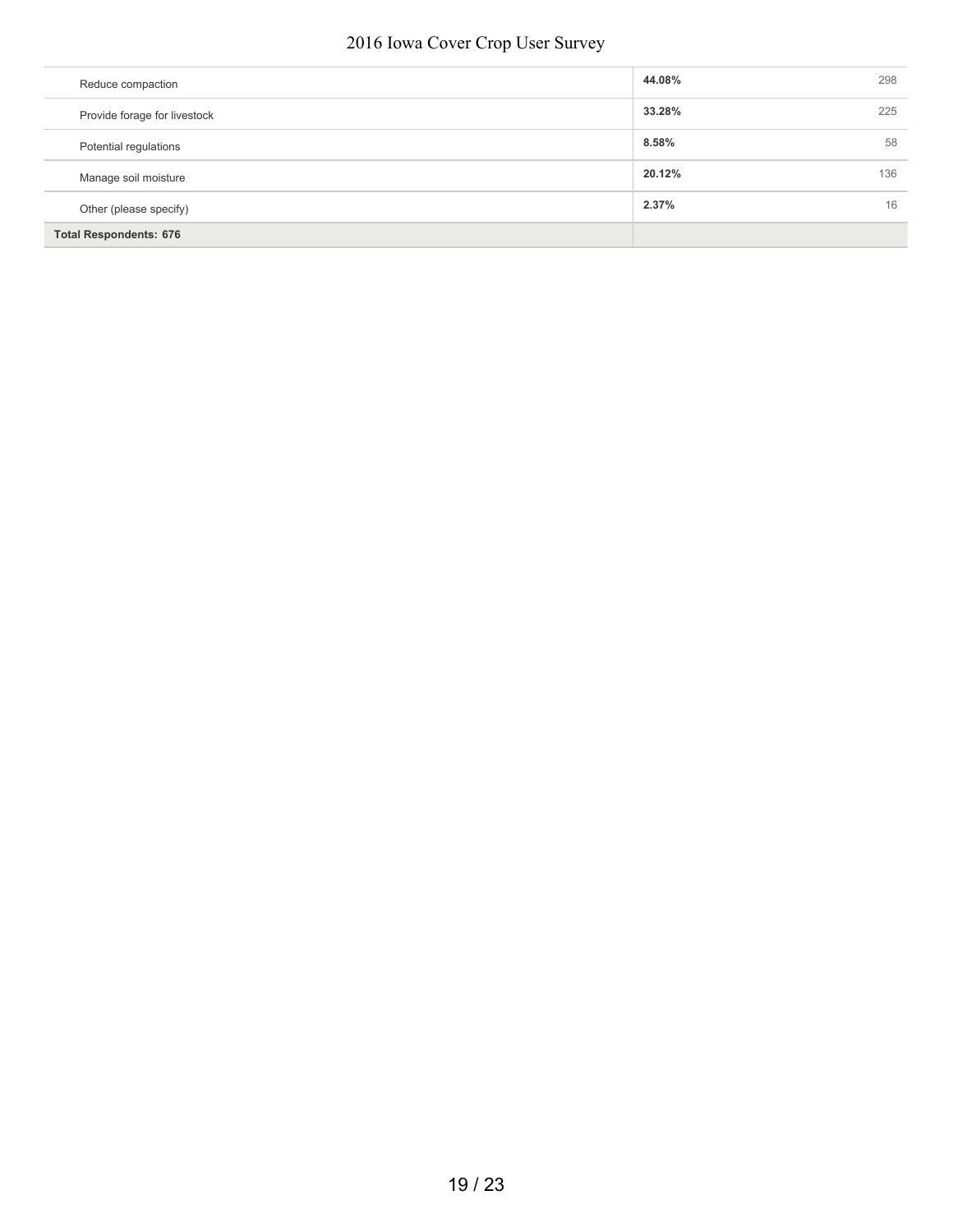



| <b>Answer Choices</b>                             | <b>Responses</b> |     |
|---------------------------------------------------|------------------|-----|
| Other farmers                                     | 59.70%           | 400 |
| Government agency (NRCS, IDALS, SWCD, etc)        | 62.54%           | 419 |
| <b>Commodity Organization</b>                     | 4.78%            | 32  |
| Farm Bureau                                       | 10.75%           | 72  |
| Iowa State University other research institutions | 29.40%           | 197 |
| Practical Farmers of Iowa                         | 13.13%           | 88  |
| <b>Certified Crop Advisors</b>                    | 4.78%            | 32  |
| Seed Salesmen                                     | 8.36%            | 56  |
| Farm publications                                 | 33.88%           | 227 |
|                                                   |                  |     |
| Internet/Online sources                           | 14.18%           | 95  |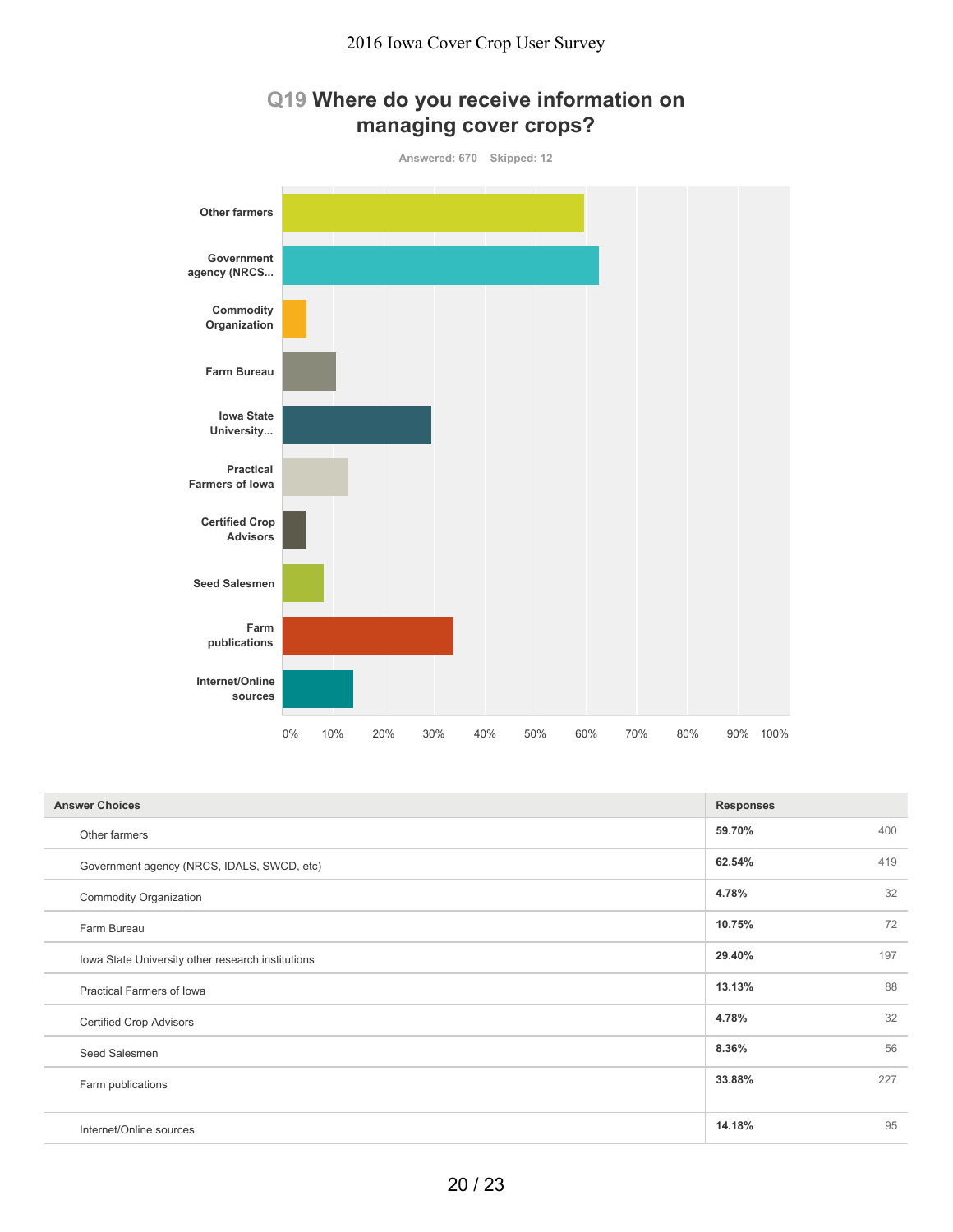**Total Respondents: 670**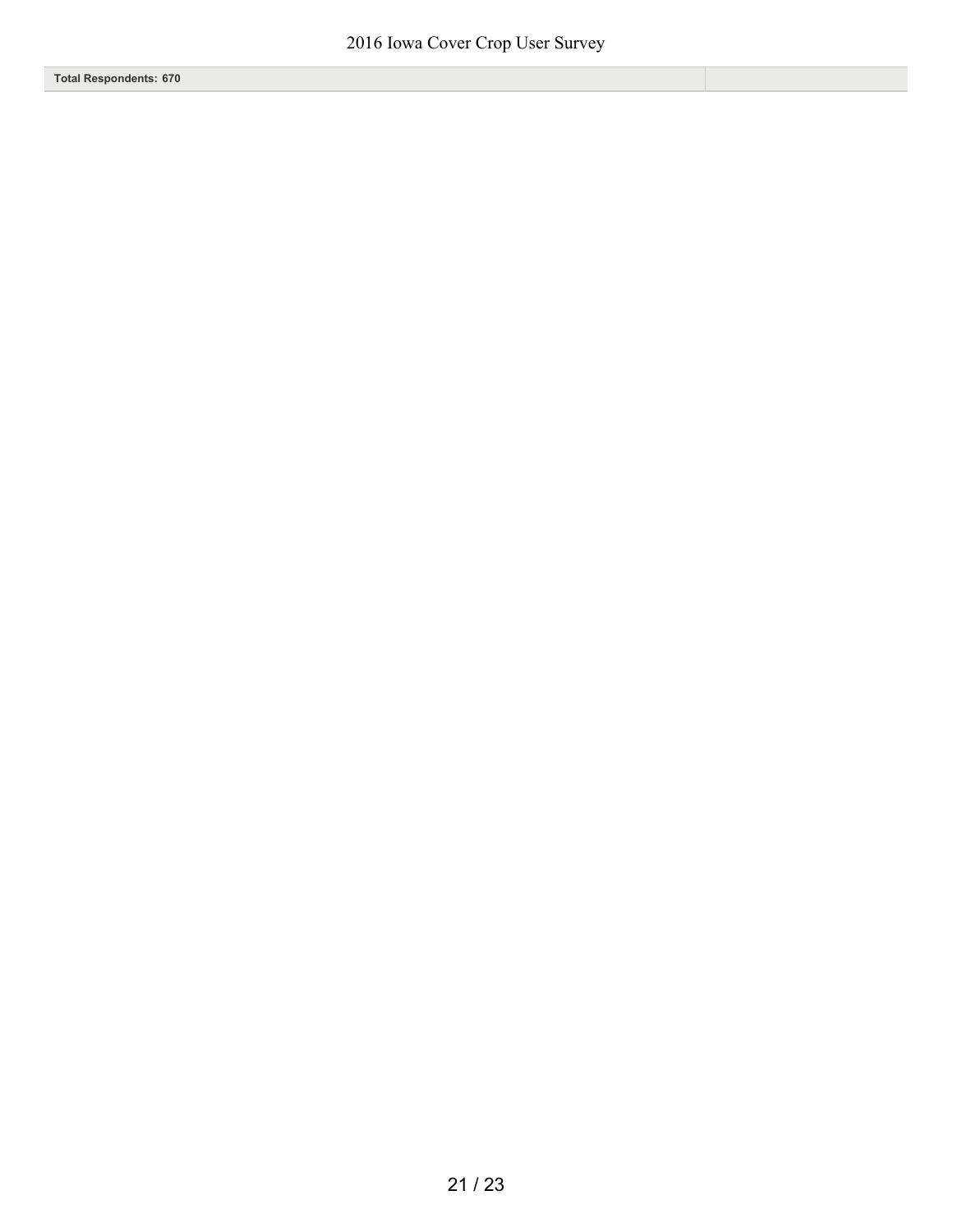### **Q20 What is your preferred method to receive information on managing cover crops?**



| <b>Answer Choices</b>                                   | <b>Responses</b> |     |
|---------------------------------------------------------|------------------|-----|
| Discussions with other farmers                          | 53.74%           | 359 |
| Government agency publications (NRCS, IDALS, SWCD, etc) | 40.87%           | 273 |
| Field days/workshops                                    | 26.95%           | 180 |
| Commodity/Farm Bureau sponsored events                  | 4.94%            | 33  |
| Email                                                   | 13.62%           | 91  |
| <b>Farm Publications</b>                                | 40.27%           | 269 |
| Iowa State University Extension workshops/meetings      | 22.75%           | 152 |
| Ag retailer/co-op events                                | 9.43%            | 63  |
| Online resources                                        | 12.72%           | 85  |
| <b>Total Respondents: 668</b>                           |                  |     |